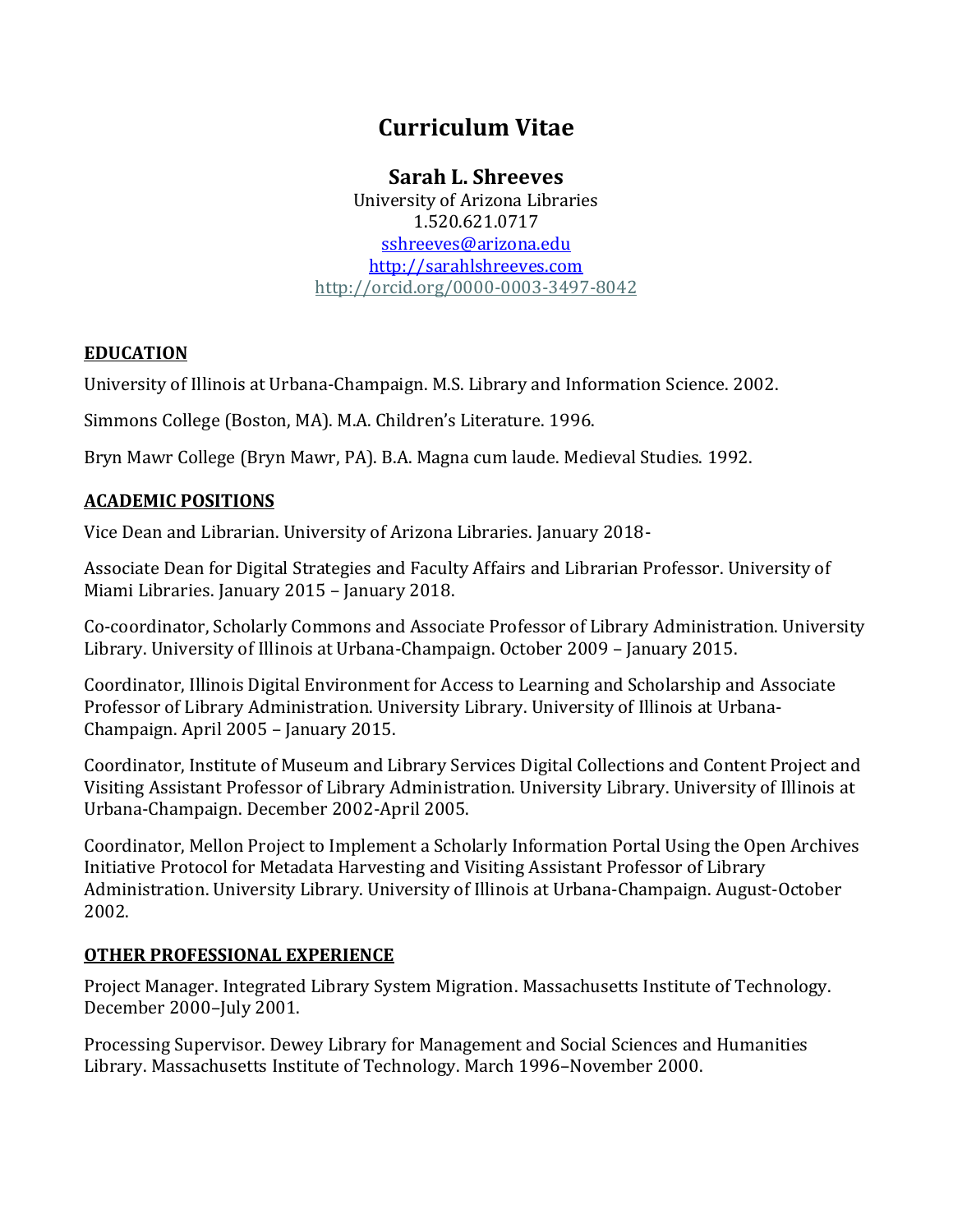#### **HONORS, RECOGNITIONS, & OUTSTANDING ACHIEVEMENTS**

- 2023 Fellow. Association of Research Libraries Leadership Fellows Program.
- 2012 Finalist (as part of the DMPTool Steering Committee) for Digital Preservation Award for Outstanding Contribution to Research and Innovation in Digital Preservation in the Last 2 Years for the Data Management Planning Toolkit (DMPTool and DMPOnline).
- 2011 Leadership Award. Library School Alumni Association. Graduate School of Library and Information Science. University of Illinois at Urbana-Champaign.
- 2008 Fellow. Frye Leadership Institute. EDUCAUSE and Council on Library and Information Resources (CLIR).

#### **INVITED LECTURES & CONFERENCE PRESENTATIONS**

"The Roles and Responsibilities for IT and IT Professionals in Data Curation" Keynote for the IFLA Satellite Conference: Data Curator's Roles and Responsibilities: International and Interdisciplinary Perspectives. Warsaw, Poland. August 17, 2017.

"What Can We Do For You? The Past and Future of Institutional Repositories" Opening keynote for the Texas Conference on Institutional Repositories. Dallas, TX. June 2, 2017.

"Lessons Learned and Looking Forward" Closing talk for the NISO Virtual Conference: Ensuring Your IR is Populated, Useful, and Thriving. February 15, 2017.

"Data Management Services" CLIR/DLF Postdoctoral Seminar, Bryn Mawr College. Bryn Mawr, PA. August 4, 2014.

"Theses and Dissertations and ORCIDs" ORCID Outreach Meeting. Chicago, Ill. May 21, 2014.

"Author's Rights: Securing Future Uses of Your Work." Copyright Day. University of Wisconsin-Parkside. Kenosha, WI. April 16, 2014. http://www.slideshare.net/sshreeves/author-rights-33575535

"International developments in open access: An overview of trends at the national, funder, and institutional levels." Panel on Open Access and Beyond. Special Libraries Association Arabian Gulf Chapter Annual Meeting. Doha, Qatar. March 25, 2014. http://www.slideshare.net/sshreeves/slaagc-2014

"Getting Started with Data Management Planning Services." Closing session at the Digital Commons Great Lakes User Group Annual Meeting. Normal, IL. August 9, 2013.

"Data Management and Data Management Plans." CLIR Postdoctoral Seminar. Bryn Mawr College. Bryn Mawr, PA. August 3, 2013.

"Changing Tide of Scholarship: Opportunities and Challenges with ETDs." Closing keynote for the US Electronic Thesis and Dissertation Association Annual Conference. Claremont, CA. July 26, 2013.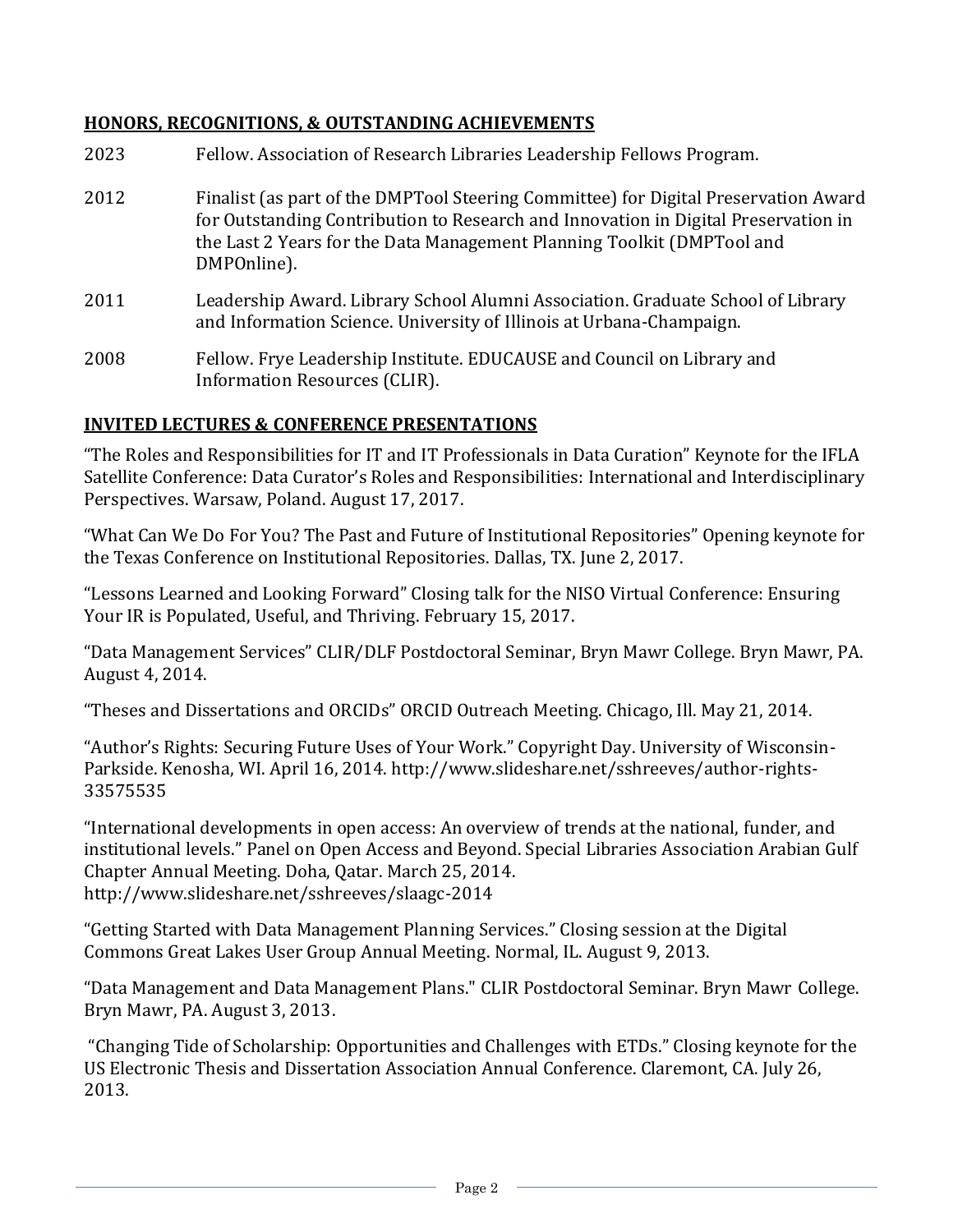"Conversations before Converts: or how the library can engage our communities in changes to the Scholarly communications and help change the world." Wisconsin Association of Independent Colleges and Universities Webinar Series. March 1, 2013.

"What's Coming Around the Corner (And What's Already Here) for Scholarly Communications and How Libraries Can Help" Scholarly Communication Symposium. Marquette University. February 11, 2013.

"Conversations Before Converts, Or How the Library Can Engage Our Communities in Changes to Scholarly Communications And Help Change The World." Southeastern NY Library Resources Council Webinar Series. January 30, 2013.

"Data Management and Data Management Plans." CLIR Postdoctoral Seminar. Bryn Mawr College. Bryn Mawr, PA. August 2, 2012.

"Pay No Attention to the Repository Behind the Curtain." Keynote address at IR Day. Illinois State University. Normal, IL. January 30, 2012.

"Pay No Attention to the Repository Behind the Curtain." Keynote address at Key to Unlocking Scholarship: Institutional Repositories. University of Kentucky. Lexington, KY. November 11, 2011.

"The Big Picture & Researcher Needs" and "Role of Libraries and Needed Resources and Skills." E-Science Research Workshop. With Paula Kaufman and Patricia Hswe. National Taiwan University. Taipei, Taiwan. May 14, 2011.

"Conversations before Converts: Engaging Researchers in Open Access Issues." Penn State Library Faculty Forensic. State College, PA. April 29, 2011. <http://hdl.handle.net/2142/27745>

"IDEALS and Sustainability." Panel presentation at Solving the Repository Sustainability Problem. American Library Association (ALA) Midwinter Conference. Boston, MA. January 16, 2010.

"IDEALS at the University Of Illinois: A Case Study of Integration Between an IR and Library Discovery Systems." National Information Standards Organization (NISO) Webinar: From ILS to Repository and Back: Data Interoperability. January 13, 2010.

"Student Research on the University, in the Archives, and in the IR." An Age of Discovery: Distinctive Collections in the Digital Age – ARL-CNI Fall Forum. Washington, D.C. October 16, 2009.

"Saying What We Do – Doing What We Say: Preservation Issues (Metadata And Otherwise) In Institutional Repositories." Intellectual Access to Preservation Metadata Interest Group. ALA Annual Conference. Chicago, IL. July 12, 2009. <http://hdl.handle.net/2142/13336>

"BibApp: A Campus Research Gateway and Expert Finder." Metadata Working Group. Cornell University. Ithaca, NY. March 20, 2009.

"Thoughts on Shareable Metadata, MODS, and RDA." ALA Midwinter 2007. Seattle, WA. January 20, 2006. <http://hdl.handle.net/2142/204>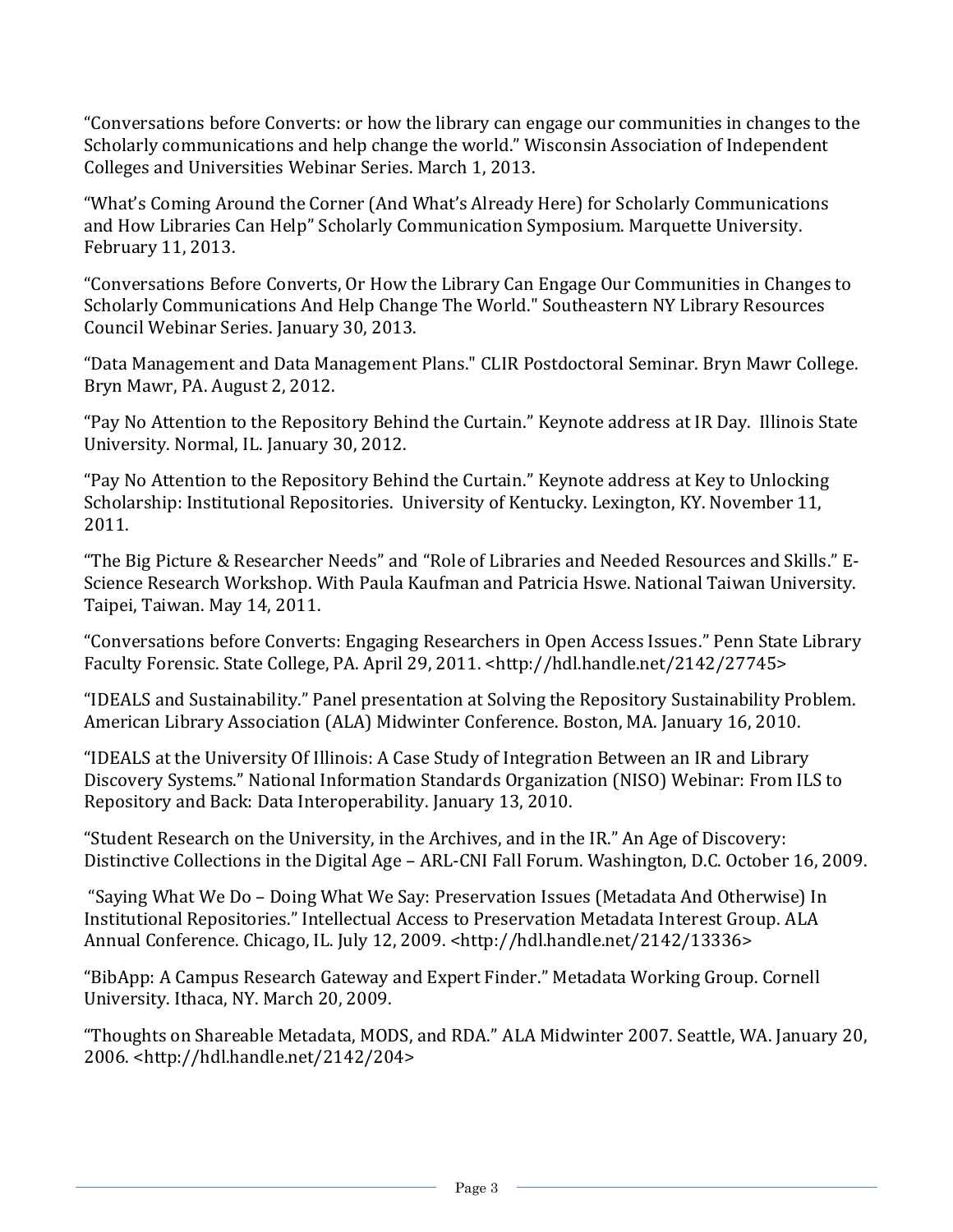"Metadata for You and Me: Moving Towards More Shareable Metadata." Web-Wise 2006. Los Angeles, CA. February 16, 2006. <http://hdl.handle.net/2142/143>

"Interoperability, OAI, and Shareable Metadata." Building Successful Collaborative Digitization Projects: A Statewide Digitization Project Planners Conference. Dublin, OH. October 20, 2005.

"Integrating Access for Information Discovery and More." Meeting of the National Library and Museum Services Board. Washington, D.C. February 16, 2005.

"The Basics of OAI: An Introduction to the Protocol for Metadata Harvesting." Technology for the Rest of Us: What Every Librarian Should Understand about the Technologies that Affect Us. Columbus, OH. May 27, 2004. <http://hdl.handle.net/1811/5932>

"Integrating Resources for Information Access." Digital Resources for Cultural Heritage: Current Status, Future Needs. A Strategic Assessment Workshop. Washington, D.C. August 25, 2003.

"Green Flags and Yellow Flags: Opportunities and Challenges of Implementing OAI Services." Ohio Valley Group of Technical Services Librarians. Terre Haute, IN. May 15, 2003.

### **SERVICE ON ADVISORY BOARDS/STEERING COMMITTEES (National & International)**

| 2019-2021 | Chair. Open Repositories Steering Committee (Elected)                          |
|-----------|--------------------------------------------------------------------------------|
| 2017-2019 | Member. HathiTrust Program Steering Committee. (Selected by Hathi Trust Board) |
| 2017-2020 | Member. Association of Research Libraries (ARL) Fellowship for Digital and     |
|           | Inclusive Excellence Advisory Board. (Invited)                                 |
| 2017-2019 | Vice Chair. Open Repositories Steering Committee (Elected)                     |
| 2016      | Co-Program Chair. Open Repositories 2016 (Selected by the Open Repositories    |
|           | <b>Steering Committee)</b>                                                     |
| 2013      | Co-Program Chair. Open Repositories 2013 (Selected by the Open Repositories    |
|           | <b>Steering Committee)</b>                                                     |
| 2012-2017 | Member. Council of Library and Information Resources (CLIR) / Digital Library  |
|           | Federation (DLF) Advisory Committee (Elected and Selected by CLIR Board)       |

### **EDITORSHIP & EDITORIAL BOARDS OF JOURNALS**

Editorial Board. *Journal of Librarianship and Scholarly Communication*. BePress. 2011–2016

Issue editor with Melissa H. Cragin. 2009. *Library Trends* 57 no. 2. Special issue on institutional repositories and data curation.

Editorial Board. *Journal of Library Metadata*. Haworth Press. 2007–2012.

Issue editor with Timothy W. Cole. 2004. *Library Hi Tech* 22 no.3. Special issue on IMLS National Leadership Grant Program.

#### **GRANTS RECEIVED**

Principal Investigator Mary Feeney. Co-principal Investigators Sarah Shreeves and Anita Huizar-Hernández. Using Newspapers as Data for Collaborative Pedagogy: A Multidisciplinary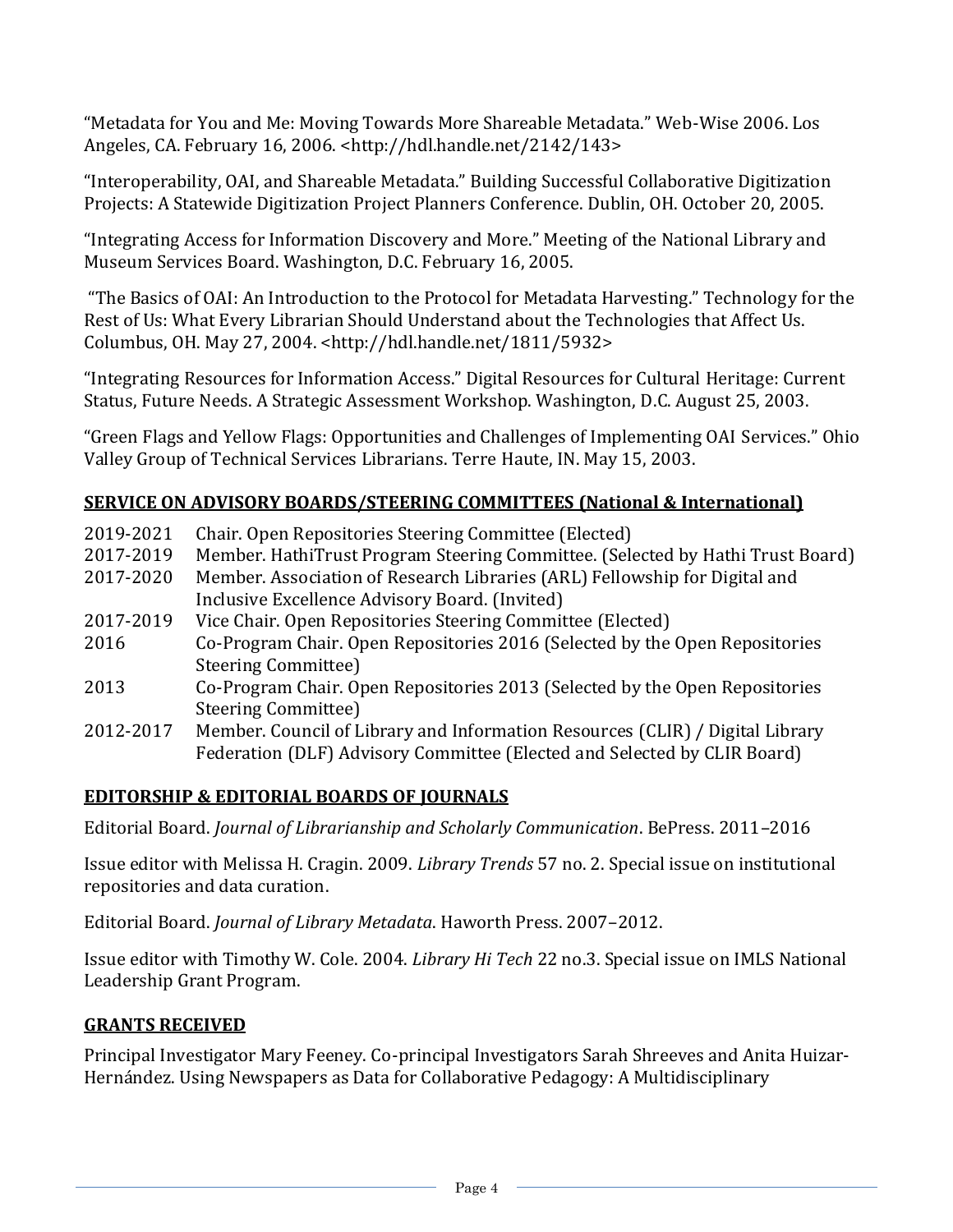Interrogation of the Borderlands in Undergraduate Classrooms (Sub-Grant from Andrew W. Mellon Foundation funded Data as Collections project.). 2020. \$49,999.

Principal Investigator Patricia Cruse. Co-principal Investigators Andrew Sallans and Sarah L. Shreeves. Data Management Planning Tool 2: Responding to the Community. Alfred P. Sloan Foundation. 2013. \$591,611.

Principal Investigator Sarah L. Shreeves. Connecting to Collections: Continuing Conservation Exchanges. Texas State Library and Archives Commission. 2012-2013. \$39,251.

Co-principal Investigators Merinda Hensley and Sarah L. Shreeves. Completing the research cycle: The role of libraries in the publication and dissemination of undergraduate student research. University Library Research and Publications Committee. 2012. \$2985.

Principal Investigator Carole L. Palmer. Co-Principal Investigators Timothy W. Cole, Miles Efron, Thomas Habing, and Sarah L. Shreeves. Advancing the IMLS DCC to Promote our Collective Cultural Heritage. Institute of Museum and Library Services, 2010-2012. \$349,469.

Principal Investigator Lisa Hinchliffe. Co-Principal Investigator Sarah L. Shreeves. Copyright Education and Consultation Program. Illinois State Library. 2010-2011. \$173,741.

Principal Investigator Mary Mallory. Co-principal investigator Sarah L. Shreeves. Local Expert Participation in National Processes and Policy Development. University Library Research and Publications Committee. 2008. \$2133.76.

Principal Investigator Scott Brandt. Co-Principal Investigators Jake Carlson, Melissa Cragin, Bryan Heidorn, Carole L. Palmer, Sarah L. Shreeves, and Michael Witt. Investigating Data Curation Profiles Across Research Domains. Institute of Museum and Library Services, 2007-2009. \$421,068.

Principal Investigator Carole L. Palmer. Co-Principal Investigators Timothy W. Cole, Allen Renear, Sarah L. Shreeves, and Michael B. Twidale. Next Generation Digital Federations: Adding Value through Collection Evaluation, Metadata Relations, and Strategic Scaling. Institute of Museum and Library Services, 2007-2010. \$975,903.

Principal Investigator Sarah L. Shreeves. Co-Principal Investigators Timothy W. Cole and Jenn Riley. Metadata for You and Me: A Shareable Metadata Training Program. Institute of Museum and Library Services, 2006-2008. \$91,561.

### **REVIEW PANELS**

Laura Bush 21st Century Library Program Review Panel. Institute of Museum and Library Services. 2020.

National Leadership Grant Review Panel. Institute of Museum and Library Services. 2015.

Preservation and Access Research and Development Grant Review Panel. National Endowment for the Humanities. 2011.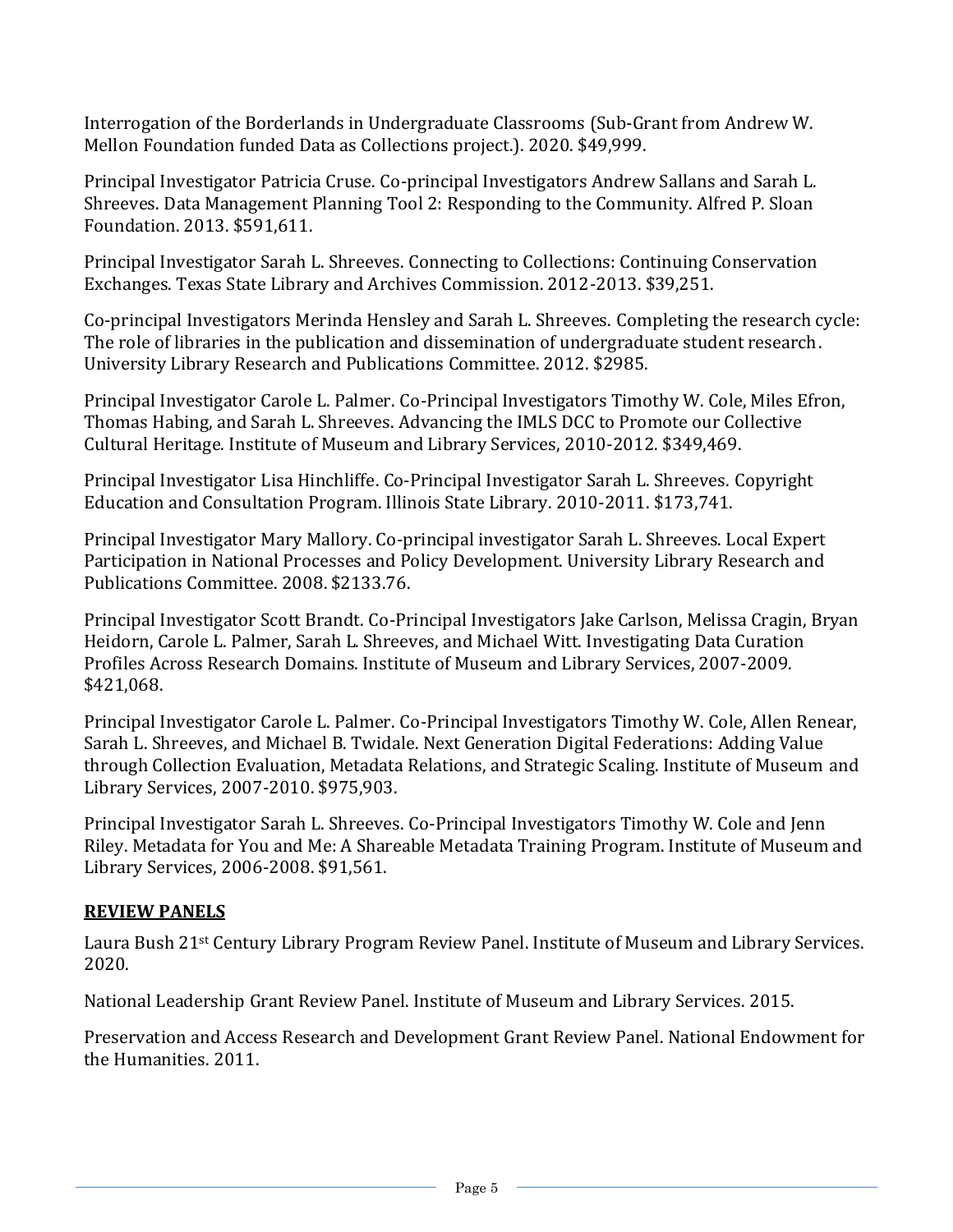Museum and Library Collaboration National Leadership Grant Review Panel. Institute of Museum and Library Services. 2008.

Research and Demonstration National Leadership Grant Review Panel. Institute of Museum and Library Services. 2005 and 2006.

Adjunct Reader. EDUCAUSE Annual Conference. Emerging Technologies and Practices Track. 2005.

## **PUBLICATIONS (Chapters in Books)**

- Braxton, Susan M.; Bethany Anderson, Margaret H. Burnette, Thomas G. Habing, William H. Mischo, Sarah L. Shreeves, Sarah C. Williams, and Heidi J. Imker. 2017. Case Study – A participant agreement for minting DOIs for data not in a repository. In *Curating Research Data: A Handbook of Current Practice, v. 2* edited by Lisa R. Johnston. Chicago, IL: Association of College and Research Libraries: 219-222.
- Shreeves, Sarah L. 2014. The role of repositories in the future of the journal. Chapter in in *The Future of the Academic Journal 2nd edition* edited by Bill Cope and Angus Phillips. Oxford, U.K.: Chandos Press: 299-315. <http://hdl.handle.net/2142/49968>
- Shreeves, Sarah L. 2009. IDEALS: Making the shift to a service focus at the University of Illinois. Chapter in *Starting, Strengthening, and Managing an Institutional Repository* edited by Jonathan Nabe. New York, NY: Neal-Schumann Publishers: 129-136. <http://hdl.handle.net/2142/14099>
- Shreeves, Sarah L. 2009. 'Cannot predict now': The role of repositories in the future of the journal. Chapter in *The Future of the Academic Journal* edited by Bill Cope and Angus Phillips. Oxford, U.K.: Chandos Press: 197-211. <http://hdl.handle.net/2142/9616>
- Shreeves, Sarah L., Stephanie Hartman, and Elke Piontek-Ma. 2006. Long live the team! Factors in the longevity and success of a semi-autonomous work team. Chap. 5 in *Teams in Library Technical Services* edited by Rosann V. Bazirjian and Rebecca Mugridge. Lanham, MD: Scarecrow Press: 87-106. <http://hdl.handle.net/2142/50023>
- Shreeves, Sarah L. 2005. The basics of the Open Archives Initiative Protocol for Metadata Harvesting. Chap. 8 in *Technology for the Rest of Us: A Primer on Computer Technologies for the Low-Tech Librarian* edited by Nancy Courtney. Westport, CT: Libraries Unlimited: 85-107.
- Cole, Timothy W. and Sarah L. Shreeves. 2004. Lessons learned from the Illinois OAI Metadata Harvesting Project. Chap. 11 in *Metadata in Practice* edited by Diane I. Hillmann and Elaine L. Westbrooks*.* Chicago, IL: ALA Editions: 174-190.

### **PUBLICATIONS (Monographs)**

Shreeves, Sarah L., Jenn Riley, and Kat Hagedorn (eds). 2007. *Best Practices for OAI Data Provider Implementations and Shareable Metadata*. Washington, D.C.: Digital Library Federation. <http://hdl.handle.net/2142/50272>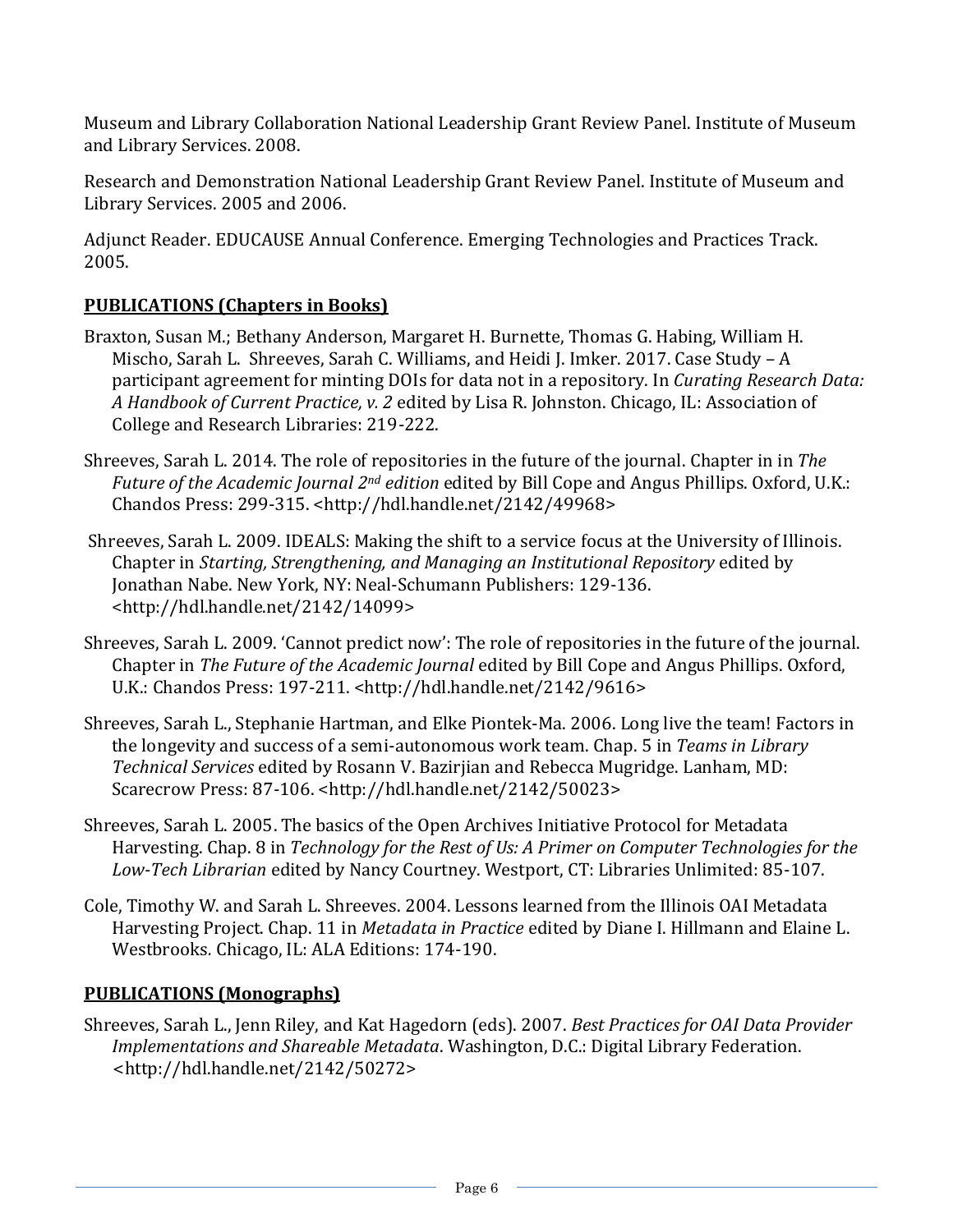### **PUBLICATIONS (Journal Articles)**

Hensley, Merinda, Sarah L. Shreeves, and Stephanie Davis-Kahl. 2015. A Survey of Campus Coordinators of Undergraduate Research Programs. *College and Research Libraries*. 76(7):975- 995. <http://dx.doi.org/10.5860/crl.76.7.975>

- Hensley, Merinda, Sarah L. Shreeves, and Stephanie Davis-Kahl. 2014. A survey of library support for formal undergraduate research programs. *College and Research Libraries* 75(1):422-441. <http://dx.doi.org/10.5860/crl.75.4.422>
- Kennison, Rebecca, Sarah L. Shreeves, and Stevan Harnad. 2013. Point & Counterpoint: The Purpose of Institutional Repositories: Green OA or Beyond? *Journal of Librarianship and Scholarly Communication* 1(4):eP1105. <http://dx.doi.org/10.7710/2162-3309.1105>
- Chapman, John, David Reynolds, and Sarah L. Shreeves. 2009. Repository metadata: approaches and challenges. *Cataloging and Classification Quarterly* 47, no.3/4: 309-325. <http://hdl.handle.net/2142/13968>
- Shreeves, Sarah L. and Melissa H. Cragin. 2008. Introduction: Institutional Repositories: Current State and Future. *Library Trends* 57, no. 2: 89-97. <http://hdl.handle.net/2142/10679>
- Riley, Jenn, John Chapman, Sarah L. Shreeves, Laura Akerman, and William Landis. 2008. Promoting shareability: Metadata activities of the DLF Aquifer initiative. *Journal of Library Metadata* 8, no. 3: 221-247.
- Shreeves, Sarah L., Jenn Riley, and Liz Milewicz. 2006. Moving towards shareable metadata. *First Monday* 11, no. 8. <http://dx.doi.org/10.5210/fm.v11i8.1386>
- Shreeves, Sarah L., Thomas G. Habing, Kat Hagedorn, and Jeffery Young. 2005. Current developments and future trends for the OAI Protocol for Metadata Harvesting. *Library Trends* 53, no. 4: 576-589. <http://hdl.handle.net/2142/1754>
- Cole, Timothy W. and Sarah L. Shreeves. 2004. Search and discovery across collections: The IMLS Digital Collections and Content Project. *Library Hi Tech* 22, no. 3: 307-322.
- Cole, Timothy W. and Sarah L. Shreeves. 2004. The IMLS NLG program: Fostering collaboration. *Library Hi Tech* 22, no. 3: 246-248.
- Shreeves, Sarah L. and Christine M. Kirkham. 2004. Experiences of educators using a portal of aggregated metadata. Journal of Digital Information 5, no. 3. <http://journals.tdl.org/jodi/article/view/jodi-150/142>
- Shreeves, Sarah L., Joanne Kaczmarek, and Timothy W. Cole. 2003. Harvesting cultural heritage metadata using the OAI protocol. *Library Hi-Tech* 21, no. 2: 159-169.

### **PUBLICATIONS (Published Proceedings, Posters, Bulletins, and Reports)**

Shreeves, Sarah L. 2013. Supplemental Files in Electronic Theses and Dissertations: Implications for Policy and Practice [Poster Abstract]. *International Digital Curation Conference 2013: Amsterdam,*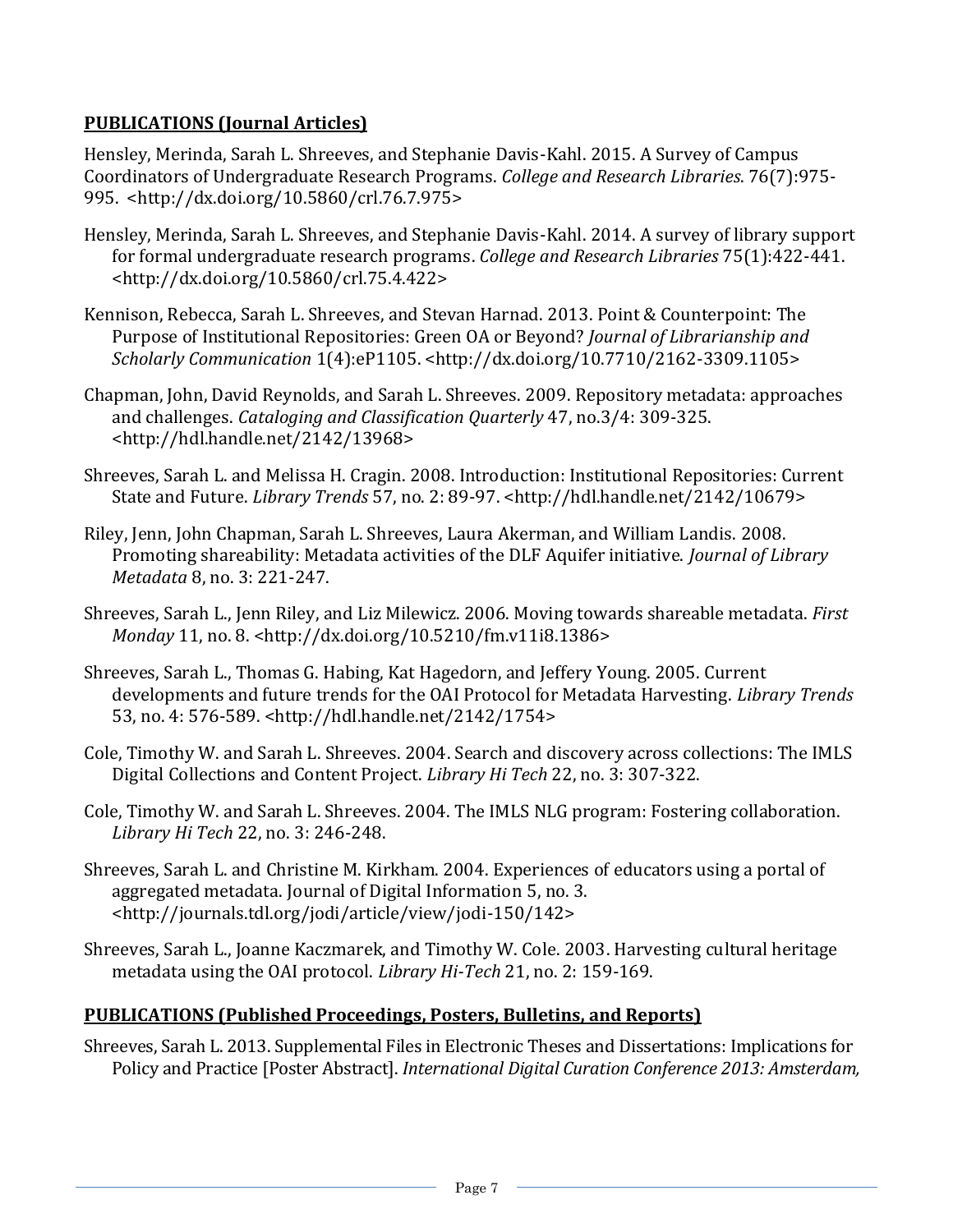*Netherlands, Jan. 14-17 2013*. <http://www.dcc.ac.uk/sites/default/files/documents/idcc13posters/Poster179.pdf>

- Popp, Tracy, Sarah L. Shreeves, and Jared Lyle. 2013, Reformatting, Appraising and Selecting Content Extracted from Obsolete Removable Digital Media [Poster]. International Digital Curation Conference 2013: Amsterdam, Netherlands, Jan. 14-17 2013. <http://www.dcc.ac.uk/sites/default/files/documents/idcc13posters/poster201.pdf>
- Shreeves, Sarah L. and Thomas H. Teper. 2012. Looking Backwards: Asserting Control Over Historic Dissertations. Guest Column in Scholarly Communication Column. *CRL News*: 532-535. <http://crln.acrl.org/content/73/9/532.full>
- Shreeves, Sarah L. 2012. In Memoriam: JQ Johnson. *Journal of Librarianship and Scholarly Communication* 1(2):eP1058. <http://dx.doi.org/10.7710/2162-3309.1058>
- Renear, Allen, Karen M. Wickett, Richard J. Urban, David Dubin, and Sarah L. Shreeves. 2008. Collection/Item Metadata Relationships. In *DC-2008, Proceedings of the International DCMI Metadata Conference and Workshop, Berlin, Germany*. [Germany]: DCMI: 80-89.
- Larson, Eric, Matthew Cordial, Timothy G. Donohue, Dorothea Solo, Sarah L. Shreeves, and Nate Vack. 2008. Introducing BibApp 1.0 [Poster Abstract]. *Open Repositories 2008 : Southampton, U.K., April 1-3 2008*. <http://pubs.or08.ecs.soton.ac.uk/55/>
- Foulonneau, Muriel, Timothy W. Cole, Thomas G. Habing, and Sarah L. Shreeves. 2005. Using collection descriptions to enhance an aggregation of harvested item-level metadata. In *Proceedings of the 5th ACM/IEEE Joint Conference on Digital Libraries : Denver, CO, USA, June 7- 11, 2005.* New York, NY: Association of Computing Machinery: 32-41.
- Shreeves, Sarah L., Ellen M. Knutson, Besiki Stvilia, Carole L. Palmer, Michael B. Twidale, and Timothy W. Cole. 2005. Is 'quality' metadata 'shareable' metadata? The implications of local metadata practice on federated collections. In *Proceedings of the Twelfth National Conference of the Association of College and Research Libraries, April 7-10 2005, Minneapolis, MN* edited by Hugh A. Thompson. Chicago, IL: Association of College and Research Libraries: 223-237. <http://hdl.handle.net/2142/145>
- Stvilia, Besiki, Les Gasser, Michael Twidale, Sarah L. Shreeves, and Timothy W. Cole. 2004. Metadata quality for federated collections. In *Proceedings of ICIQ04 - 9th International Conference on Information Quality, Cambridge, MA* edited by Shobha Chengalur-Smith, Louiqa Raschid, Jennifer Long, and Craig Seko. Cambridge, MA: International Conference on Information Quality, Inc: 111-125. <http://hdl.handle.net/2142/721>
- Shreeves, Sarah L. 2004. At the Event: JISC Terminology Services Workshop. *Ariadne*. 39. <http://www.ariadne.ac.uk/issue39/terminologies-rpt/>
- Shreeves, Sarah L. 2004. IMLS Digital Collections and Content. *Collection Description Focus News Bulletin*. <http://www.ukoln.ac.uk/cd-focus/newsletters/news200404.html>
- Shreeves, Sarah L. and Timothy W. Cole. 2003. Developing a Collection Registry for IMLS NLG Digital Collections [Poster Abstract]. In *DC-2003, proceedings of the international DCMI*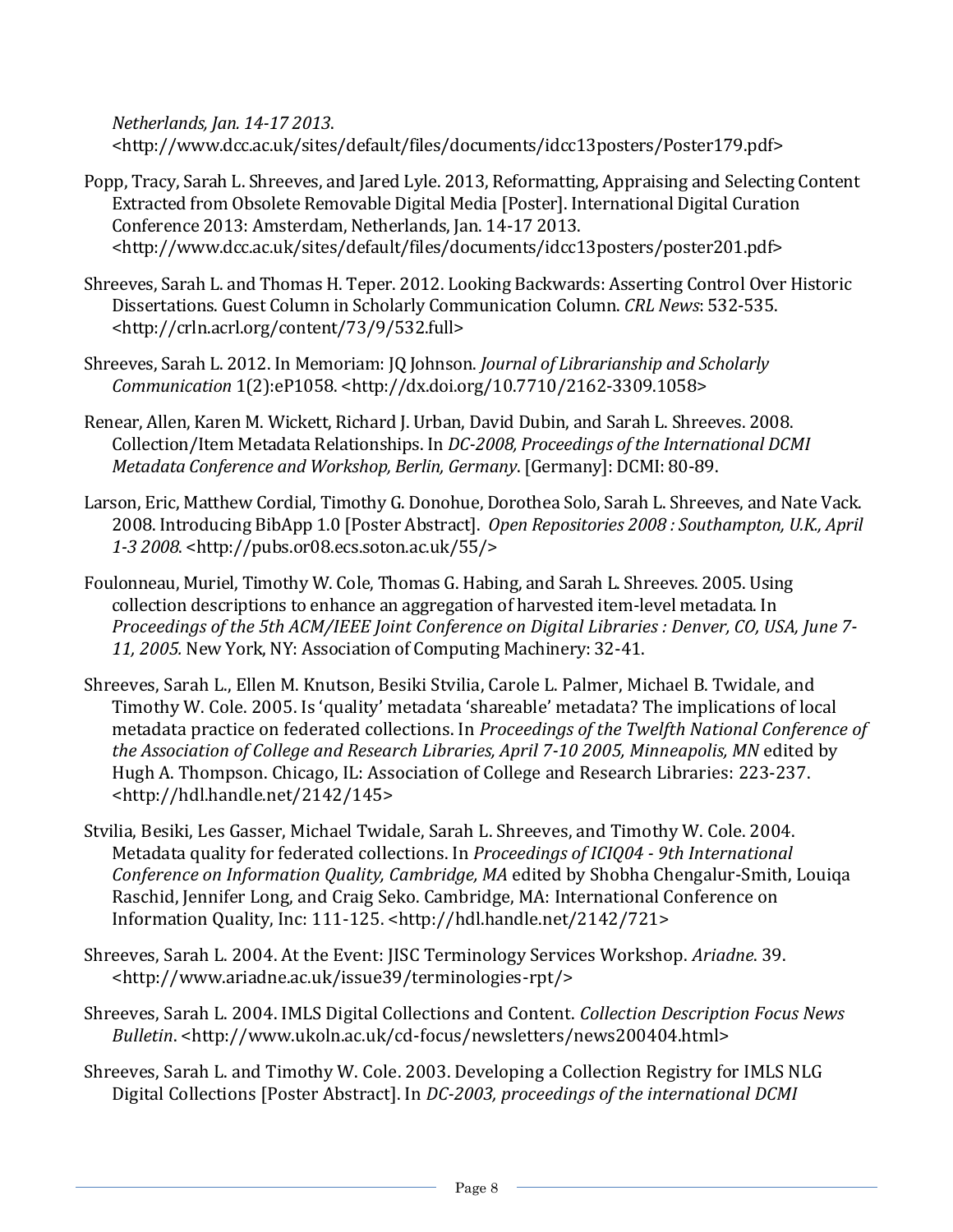*metadata conference and workshop, September 28-October 2, 2003, Seattle, Washington USA.* [United States]: DCMI: 241-242. <http://www.siderean.com/dc2003/705\_Poster43.pdf>

- Shreeves, Sarah L., Christine M. Kirkham, Joanne Kaczmarek, and Timothy W. Cole. 2003. Utility of an OAI service provider search portal. In *Proceedings: Joint Conference on Digital Libraries : May 27-31, 2003, Rice University, Houston, Texas, USA* edited by Catherine C. Marshall, Geneva Henry, and Lois M.L. Delcambre. Los Alamitos, Calif.: IEEE Computer Society: 306-308. <http://hdl.handle.net/2142/144>
- Cole, Timothy W., Joanne Kaczmarek, Paul F. Marty, Christopher J. Prom, Beth Sandore, and Sarah L. Shreeves. 2002. Now that we've found the 'hidden web' what can we do with it? The Illinois Open Archives Initiative Metadata Harvesting experience. In *Museums and the Web 2002: selected papers from an international conference* edited by David Bearman and Jennifer Trant. Pittsburgh, PA: Archives & Museum Informatics: 63-72. <http://www.archimuse.com/mw2002/papers/cole/cole.html>

# **STANDARD & BEST PRACTICES**

Dublin Core Metadata Initiative. Collection Description Application Profile Task Group. 2007. *Dublin Core Collections Application Profile*. <http://dublincore.org/groups/collections/collection-application-profile/>

Digital Library Federation. Aquifer Metadata Working Group. 2006. *Digital Library Federation/Aquifer Implementation Guidelines for Shareable MODS Records.* <http://www.diglib.org/aquifer/dlfmodsimplementationguidelines\_finalnov2006.pdf>

# **MEMBERSHIP IN SCHOLARLY & PROFESSIONAL ASSOCIATIONS**

2003- Beta Phi Mu. Alpha Chapter. University of Illinois at Urbana-Champaign. 2001-2018 American Library Association. Association of College and Research Libraries (ACRL).

# **NATIONAL & REGIONAL SERVICE**

*American Library Association. Association of College and Research Libraries (ACRL)*

2009-2012 Presenter and Workshop Developer. Scholarly Communications 101 Road Show.

*American Library Association. Association for Library Collections and Technical Services (ALCTS). Scholarly Communication Interest Group.*

| 2011-2012 | Chair      |
|-----------|------------|
| 2010-2011 | Vice Chair |

*Association of Research Libraries*

| 2015-2016 | Member. SHARE Working Group.                          |
|-----------|-------------------------------------------------------|
| 2013-2014 | Member. SHARE Repository Working Group.               |
| 2013      | Mentor. Initiative to Recruit a Diverse Workforce.    |
| 2008-2013 | Faculty member. Institute on Scholarly Communication. |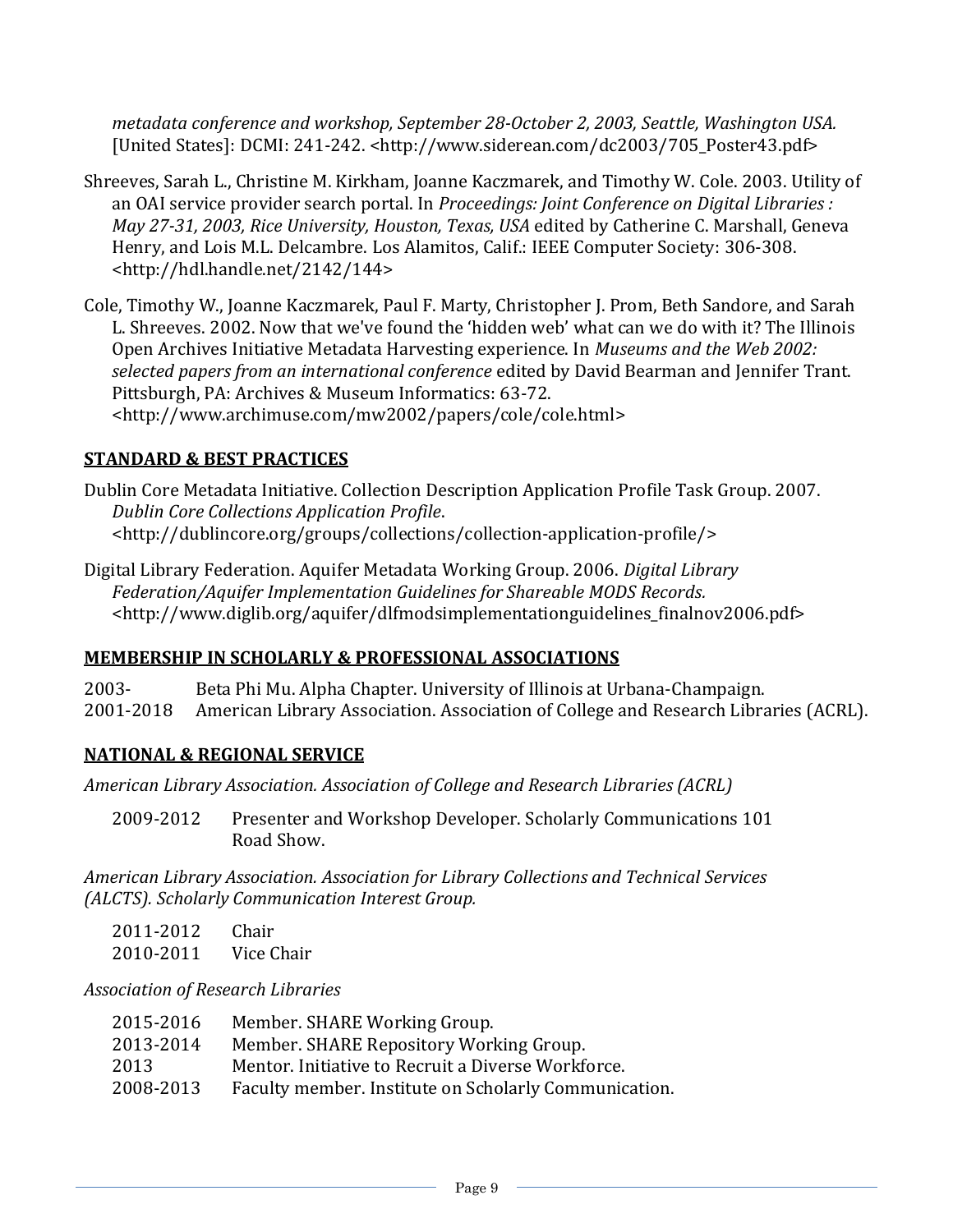*Committee on Institutional Cooperation (CIC)*

| 2013-2014 | Member. Data Storage Committee                           |
|-----------|----------------------------------------------------------|
| 2006-2010 | Member. Digital Library Initiatives Oversight Committee. |

#### *CLIR / Digital Library Federation*

| 2020-2021 | Member. Search Committee for DLF Program Officer at CLIR.               |
|-----------|-------------------------------------------------------------------------|
| 2009-2011 | Member. Program Committee.                                              |
| 2009-2011 | Co-Chair. Project Managers Group.                                       |
| 2006-2009 | Member. Aquifer Metadata Working Group.                                 |
| 2005-2006 | Chair. Aquifer Metadata Working Group.                                  |
| 2005-2006 | Member. Aquifer Implementation Group.                                   |
| 2005-2006 | Member. Program Committee.                                              |
| 2004-2006 | Member. Technical Advisory Committee. The Distributed Library: OAI      |
|           | for Digital Library Aggregation Project.                                |
| 2004-2006 | Chair. Digital Library Federation and National Science Digital Library. |
|           | Open Archives Initiative Best Practices Working Group                   |
|           |                                                                         |

#### *DMP Tool*

2011-2014 Member. Steering Committee.

#### *Duraspace Federation*

| 2014       | Member. DSpace Technology Planning Group.                           |
|------------|---------------------------------------------------------------------|
| 2013-2014  | Member. DSpace Vision Group.                                        |
| 2010; 2012 | Member. Program Committee for DSpace User Group. Open Repositories. |
| 2008-2014  | Member. DSpace Community Advisory Team.                             |

#### *Dublin Core Metadata Initiative*

| 2006-2010 | Co-Chair. Collection Description Application Profile Task Force. |
|-----------|------------------------------------------------------------------|
| 2006-2010 | Member. Advisory Board.                                          |
| 2002-2010 | Member. Collection Description Community.                        |

#### *ECAR*

2017 Member. Data Curation Working Group.

*Force11. Scholarly Communication Institute (FSCI)*

# *HathiTrust*

| 2021 |  |  |  |  |  | Member. HathiTrust Member Meeting Planning Committee |
|------|--|--|--|--|--|------------------------------------------------------|
|------|--|--|--|--|--|------------------------------------------------------|

# *Interuniversity Consortium for Political and Social Research (ICPSR)*

2009-2012 Member. Advisory Board for IMLS funded project to develop partnerships between institutional repositories and ICPSR for archiving social science data.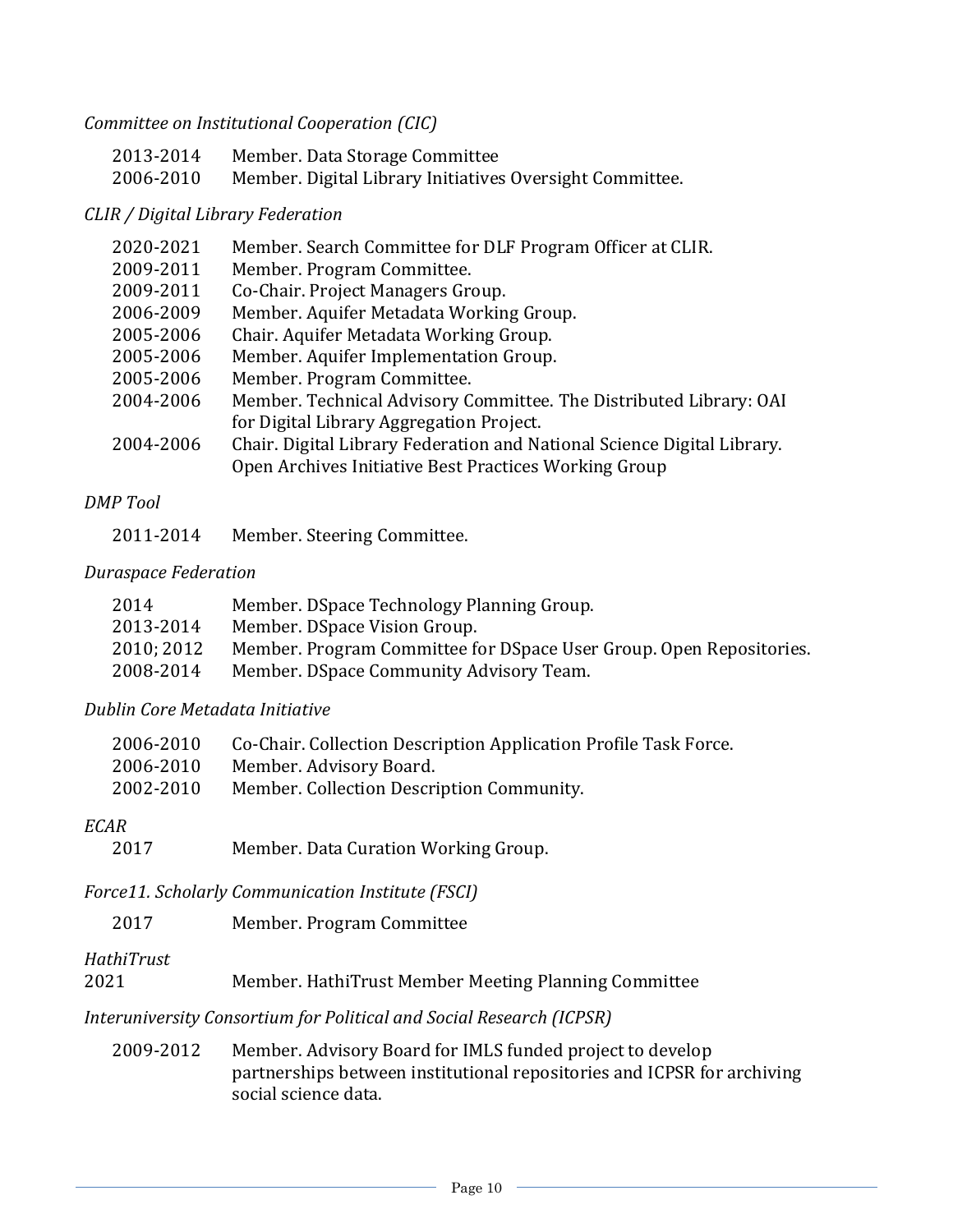### *Illinois State Library*

2007-2009 Member. Permanent Public Access Advisory Committee.

#### *Library of Congress*

2008-2010 Member. Metadata Object Description Standard (MODS) Editorial Committee.

### *National Information Standards Organization (NISO)*

2004-2006 Member. NISO Metasearch Initiative. Collection Description.

### *Open Repositories*

| $2010 -$ | Member. Steering Committee.                                       |
|----------|-------------------------------------------------------------------|
| 2015     | Co-Chair. Hosting Committee. Open Repositories 2015 Indianapolis. |

*Sheet Music Consortium*

2007-2009 Member. Advisory Committee.

#### **UNIVERSITY & LIBRARY SERVICE**

| 2020      | Chair. Reopening the Libraries Task Force. University of Arizona Libraries.     |
|-----------|---------------------------------------------------------------------------------|
| 2020      | Member. Campus Re-Entry Team (Focused on Facilities). University of Arizona.    |
| 2018-2019 | Chair. Digital Collections Working Group. University of Arizona Libraries.      |
| 2018-2019 | Co-Chair. Research Information Management Task Force. University of Arizona.    |
| 2015-2018 | Member, Rank and Review Committee, Univ. of Miami Libraries.                    |
| 2015-2018 | Member. Digital Infrastructure and Services Team. (Chair 2015-2017) Univ. of    |
|           | Miami Libraries.                                                                |
| 2015-2016 | Co-Chair. Digital Humanities Task Force. Univ. of Miami.                        |
| 2014      | Member. Digital Repository Management Team. UIUC.                               |
| 2013-2014 | Member. Committee on Open Access Policy. University Senate Conference. UIUC.    |
| 2013-2014 | Member. Research Profile Software Evaluation Task Force. Office of the Vice     |
|           | Chancellor for Research, UIUC.                                                  |
| 2013-2014 | Chair. Open Access Scenarios Task Force. University Library. UIUC.              |
| 2013-2014 | Member. E-Research Implementation Team. University Library. UIUC.               |
| 2012-2013 | Member. E-Research Task Force. University Library. UIUC.                        |
| 2011-2014 | Member. Content, Access, and Policy Team. University Library. UIUC.             |
| 2010-2014 | Member. Digital Repository Advisory Committee. University Library. (Chair 2010- |
|           | 2012). UIUC.                                                                    |
| 2010-2014 | Member. Data Stewardship Initiative Committee. Campus. UIUC.                    |
| 2009-2013 | Member. Executive Committee. University Library. (Secretary 2012-2013). UIUC.   |
| 2008-2014 | Chair. Scholarly Communications Committee. University Library. UIUC.            |
| 2008-2014 | Member. Data Services Task Force. University Library. (Co-Chair 2008-09). UIUC. |
| 2007-2014 | Member. Advisory Committee. Ethnography of the University Initiative. UIUC.     |
| 2007-2014 | Member. Collection Development Committee. University Library. UIUC.             |
| 2012      | Member. Promotion and Tenure Committee. University Library. UIUC.               |
|           |                                                                                 |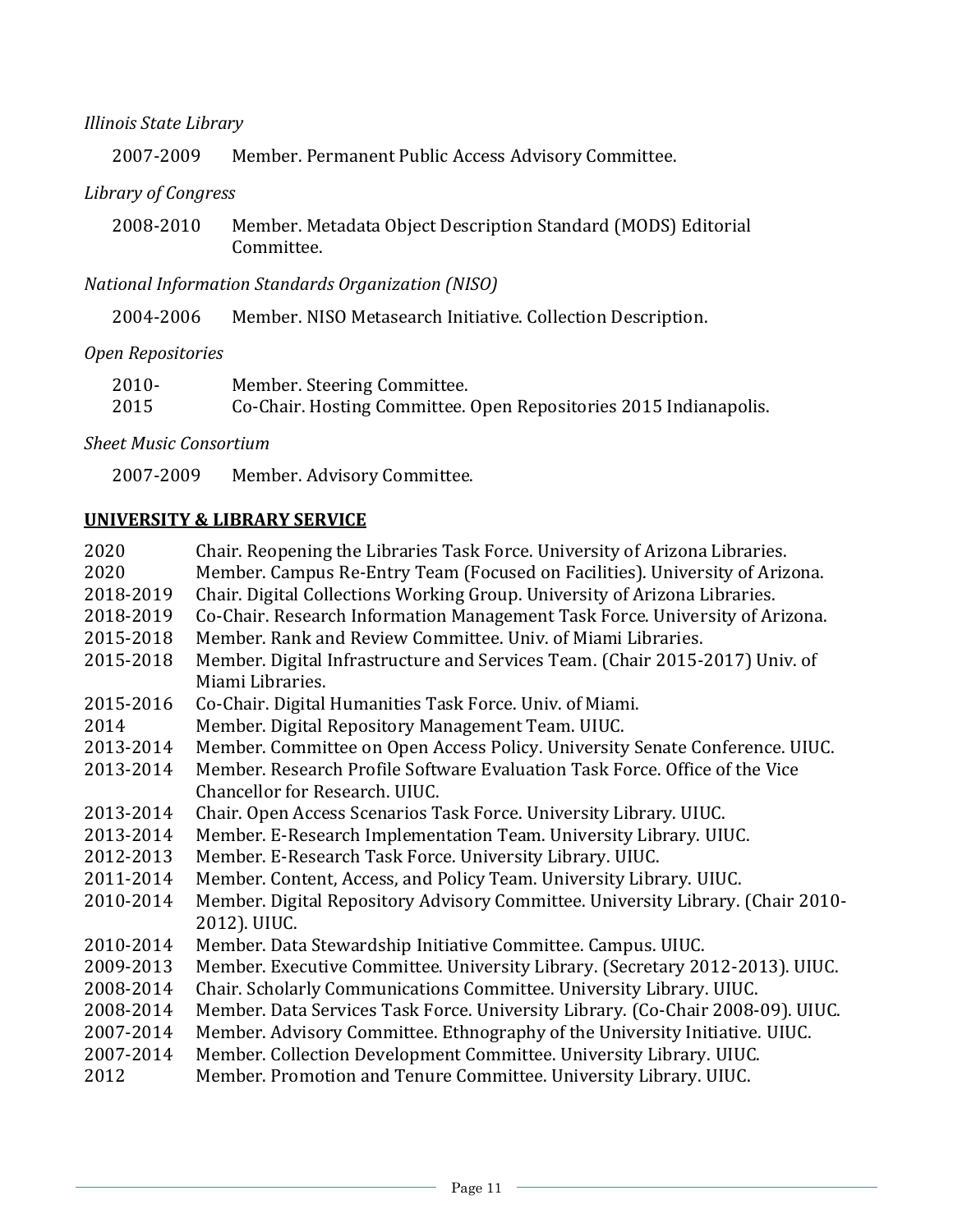| 2010-2011 | Member. Research Technology Facilitator Steering Committee. Office of the CIO.<br>UIUC. |
|-----------|-----------------------------------------------------------------------------------------|
| 2008      | Member. Digital Content Lifecycle Task Force. University Library. UIUC.                 |
| 2008      | Member. Faculty Advisory Committee. Illinois Informatics Initiative. UIUC.              |
| 2008      | Member. Scholarly Commons Leadership Team. University Library. UIUC.                    |
| 2006-2009 | Member. Large Scale Digitization Working Group. University Library. UIUC.               |
| 2006-2008 | Member. IDEALS Digital Preservation Working Group. University Library and CITES.        |
|           | UIUC.                                                                                   |
| 2006-2007 | Member. Information Technology Strategic Planning. Research Issues Working              |
|           | Group. Office of the CIO. UIUC.                                                         |
| 2006-2007 | Member. CITES Information Technology Advisory Board. Office of the CIO. UIUC.           |
| 2006-2007 | Member. Integrative Research Services Task Force. University Library. UIUC.             |
| 2005-2009 | Co-Sponsor. Metadata Roundtable. Graduate School of Library and Information             |
|           | Science and University Library. UIUC.                                                   |
| 2005-2006 | Member. Institutional Repository Working Group. University Library and CITES.           |
|           | UIUC.                                                                                   |

### **INDEPENDENT STUDY COURSES TAUGHT & PRACTICUM SUPERVISION**

Supervised practicum "Copyright Information, Instruction, and Consulting", LIS 591 Spring 2014. Graduate School of Library and Information Science. UIUC.

Supervised practicum "Development of Instructional Materials on Book Contracts", LIS 591 Summer 2012. Graduate School of Library and Information Science. UIUC.

Taught "Literature Review of Collection Policies for Data Repositories." LIS 592. Fall 2011. Graduate School of Library and Information Science. UIUC.

Supervised practicum "Analysis of Metadata in IDEALS", LIS 591 Summer 2009. Graduate School of Library and Information Science. UIUC.

Co-taught "Web Accessibility of the MANAKIN interface for DSpace", LIS 592, Summer 2007. Graduate School of Library and Information Science. UIUC.

Co-supervised practicum "Development of a Citation Parsing Tool for DSpace", LIS 591, Fall 2007. Graduate School of Library and Information Science. UIUC.

Co-taught "Analysis of the PREMIS Data Dictionary for Automatable Metadata Generation", LIS 592, Spring 2006. Graduate School of Library and Information Science. UIUC.

Co-taught "Usability analysis of DSpace item submission process", LIS 592, Spring 2006. Graduate School of Library and Information Science. UIUC.

#### **PRESENTATIONS, PAPERS, & WORKSHOPS (National or International)**

"Save the Time of the User: Current Industry Initiatives and Future Possibilities for Libraries" Panel with Lisa Hinchliffe. Coalition for Networked Information Spring 2022 Membership Meeting. San Diego, CA. March 28, 2022.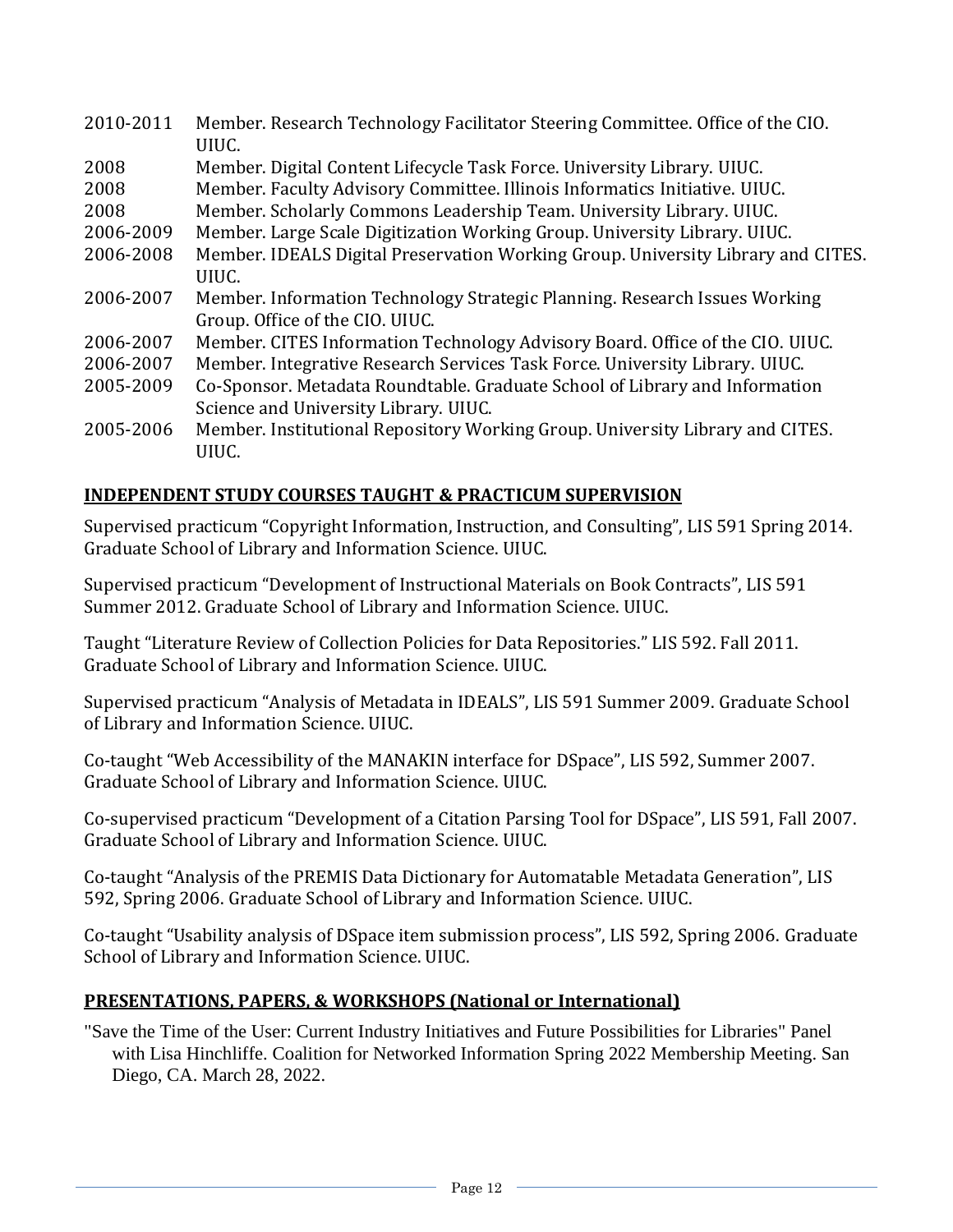- "Licensing Privacy: Contractual Language and the Challenge of Monitoring Compliance" Panel with Lisa Hinchliffe and Danielle Cooper. Coalition for Networked Information Fall 2021 Membership Meeting. Washington, D.C. December 14, 2021. [https://www.cni.org/pbs/licensing-privacy-contractual-language-and-the-challenge-of](https://www.cni.org/pbs/licensing-privacy-contractual-language-and-the-challenge-of-monitoring-compliance)[monitoring-compliance](https://www.cni.org/pbs/licensing-privacy-contractual-language-and-the-challenge-of-monitoring-compliance)
- "How to Introduce and Implement Policy in Your Institution and Still Have Friends Afterwards" Weeklong workshop co-taught with Danny Kingsley at the Force11 Scholarly Communication Institute. Virtual. August 3-13, 2020.
- "Responsible Operations: Shaping a Community Research Agenda" with Thomas Padilla. Coalition for Networked Information Fall 2019 Membership Meeting. December 10, 2019.
- "How to Introduce and Implement Policy in Your Institution and Still Have Friends Afterwards" Weeklong workshop co-taught with Danny Kingsley at the Force11 Scholarly Communication Institute. Los Angeles, CA. August 5-9, 2019.
- "Creating the Contemporary Library" Panel Participant with Jon E. Cawthorne and Mary Ellen K. Davis. EDUCAUSE 2018. Denver, CO. Nov. 1 2018.
- "Building an Open and Information Rich Institution" Weeklong workshop co-taught with Danny Kingsley at the Force11 Scholarly Communication Institute. San Diego, CA. July 31-August 4, 2017. See https://unlockingresearch.blog.lib.cam.ac.uk/?p=1546 for a description.
- "Supplemental Files for ETDs: Diversity, Documentation, and Data" Panel Discussion on "Current Issues and Approaches to Curating Student Research Data". Research Data Access and Preservation. Minneapolis, MN. April 23, 2015.
- "Collective Strengths: Institutional Repositories & Communities of Practice" Panel Participant with Sarah Beaubien, Stephanie Davis-Kahl, and Patricia Hswe. Association of College and Research Libraries Conference. Portland, OR. March 28, 2015.
- "Introducing the New and Improved DMPTool" Poster at Open Repositories 2014. Helsinki, Finland, June 10, 2014.
- "Theses and Dissertations and ORCIDs: A report from Texas A&M (via Illinois)" Presentation at Panel titled "ORCIDs in the Wild" Open Repositories 2014. Helsinki, Finland. June 10, 2014
- "Perceptions of Library Support for Undergraduate Research Programs" CNI Membership Meeting. St Louis, MO. March 31st, 2014.
- "Data Management Planning: Get up to date with DMPTool and DMPonline" With Sarah Jones and Sherry Lake. Workshop, International Digital Curation Conference. San Francisco, CA. February 24th, 2014.
- "DMPTool (US and beyond)." In the Data Management Planning: what's happened, what's happening and what's coming next? Workshop. International Digital Curation Conference. Amsterdam, Netherlands. January 14, 2013.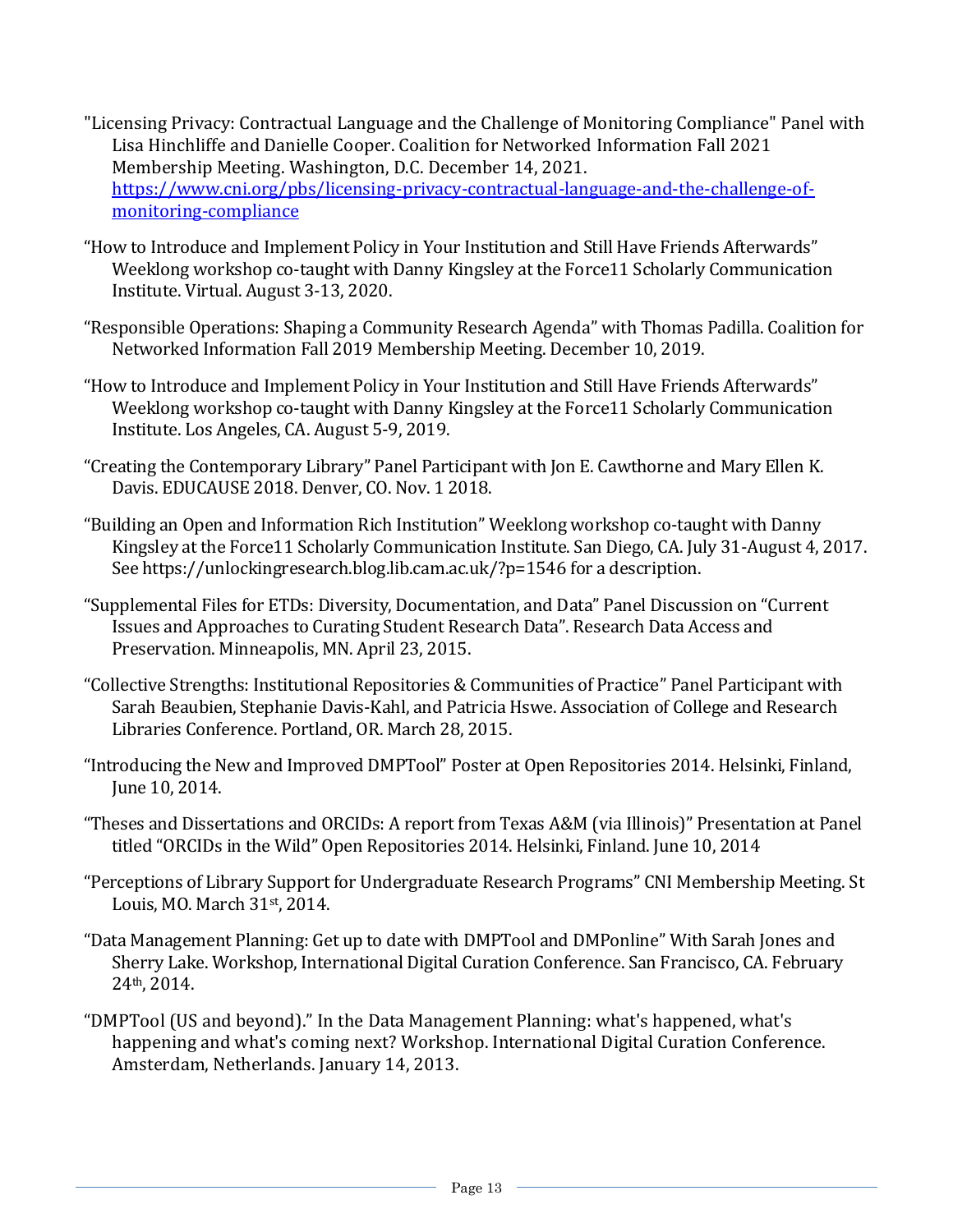- "The DMPTool: Guidance and Resources for Your Data Management Plan." EDUCAUSE Online. Denver, CO. November 7, 2012.
- "Systems View of Scholarly Communications", "Copyright", and "Engaging Users / Building a Program". With Stephanie Davis-Kahl. ACRL Scholarly Communications 101 Workshop. Albuquerque, NM. August 15, 2012.
- "DMP Tool: Guidance and Resources for Your Data Management Plan." Special Libraries Association Annual 2012 Conference. Chicago, IL. July 16, 2012.
- "Systems View of Scholarly Communications", "Economics" and "Openness." With Molly Keener. ACRL Scholarly Communications 101 Workshop. Pueblo, CO. May 9, 2012.
- "DMP Tool: Guidance and Resources for your Data Management Plan" Poster presented at ASIS&T Research Data Access and Preservation Summit with Andrew Sallans. New Orleans, LA. March 22, 2012.
- "Scholarly Communication: From Understanding to Engagement." With Molly Keener. Full day workshop at ALA Midwinter. Dallas, TX. January 20, 2012.
- "Data Management Planning Workshop." With Martin Donnelly, Sarah Jones, Sherry Lake, Bill Michener, and Adrian Richardson. International Digital Curation Conference. Bristol, England. December 5, 2011.
- "The Role of the Institutional Repository in the University" and "Introduction to DSpace." With Merinda Hensley and Barbara Ford. Carnegie funded Workshop at the University of Ghana. Accra, Ghana. July 19-22, 2011.
- "Systems View of Scholarly Communications", "Openness: Contribute, Access, and Use" and "Engaging Faculty Around New Models." With Molly Keener. ACRL Scholarly Communications 101 Workshop. Minneapolis, MN. May 4, 2011.
- "Copyright" and "Engaging Faculty Around New Models." With Molly Kleinman. ACRL Scholarly Communications 101 Workshop. Honolulu, HI. April 25, 2011.
- "Completing the research cycle: The role of libraries in the publication and dissemination of undergraduate student research." With Stephanie Davis-Kahl and Merinda Hensley. Association of College and Research Libraries Conference. Philadelphia, PA. March 31, 2011. <http://hdl.handle.net/2142/27744>
- "Key international developments in digital libraries since 2007." Digital Libraries for the Maghreb. Washington, D.C. January 24, 2011.
- "BibApp 1.0 and Beyond: Developing a Piece of the Scholarly Communication Toolkit." With Bill Ingram. 5th International Conference on Open Repositories. Madrid, Spain. July 6, 2010.
- "Establishing an ETD Program at Illinois: An IDEALS Solution." With Mark Zulauf. 13th International Symposium on Electronic Theses and Dissertations. Austin, TX. June 17, 2010.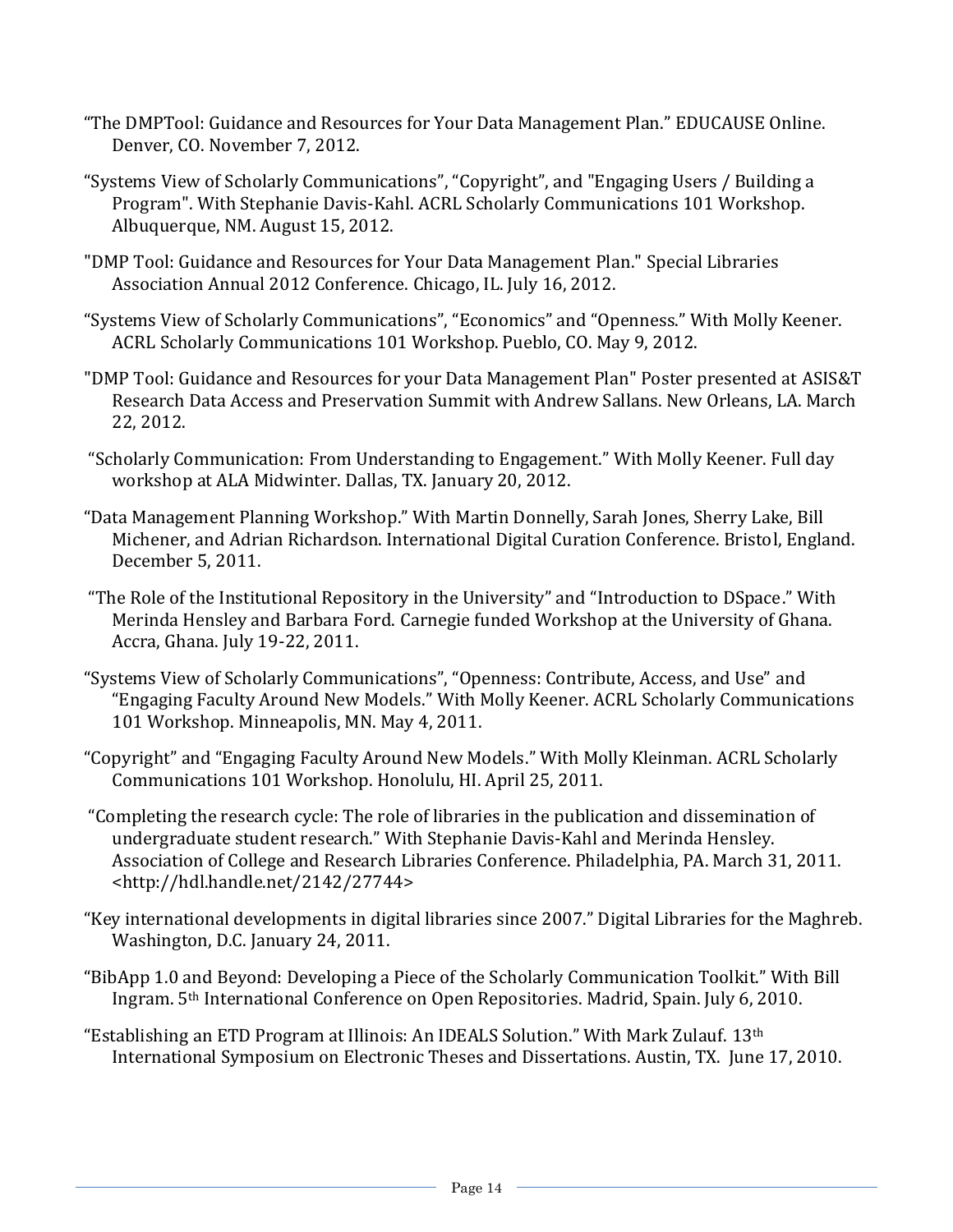- "Introduction to the Scholarly Communication System", "Openness: Contribute, Access, Use" and "Engaging Faculty Around New Models." With Kevin Smith. ACRL Scholarly Communications 101 Workshop. Manhattan, KS. June 4, 2010.
- "Introduction to the Scholarly Communication System", "Openness: Contribute, Access, Use" and "Engaging Faculty Around New Models." With Joy Kirchner. ACRL Scholarly Communications 101 Workshop. Lubbock, TX. April 29, 2010.
- "BibApp: Find and Promote Experts on Campus." Educause Midwest Regional Conference 2010. Chicago, IL. March 17, 2010.
- "Digital Repositories Uncovered." With Jessica Colati. WebWise 2010 Pre-Conference Workshop. Denver, CO. March 3, 2010. <http://hdl.handle.net/2142/15082>
- "New Roles: Repository Manager." Panel presentation on new roles in academic libraries for ARL Diversity Scholars. Boston, MA. January 15, 2010
- "Openness: Contribute, Access, Use" and "Engaging with Faculty and researchers." With Terri Fishel. ACRL Scholarly Communications 101 Workshop. Denver, CO. August 7, 2009.
- "Systems View of Scholarly Communications" and "Openness: Contribute, Access, Use." With Kevin Smith. ACRL Scholarly Communications 101 Workshop. Baton Rouge, LA. June 17, 2009.
- "Student Research on the University and in the Institutional Repository." Digital Library Federation Spring Forum. Raleigh, NC. May 5, 2009. <http://hdl.handle.net/2142/13054>
- "Openness: Contribute, Access, Use." Scholarly Communications 101 Workshop. Association of College and Research Libraries Conference. Seattle, WA. March 14, 2009.
- "BibApp: A Campus Research Gateway and Expert Finder." CyberZed Shed. Association of College and Research Libraries Conference. Seattle, WA. March 13, 2009.
- "Institutional Repositories." Association of College and Research Libraries and Association of Research Libraries Institute on Scholarly Communication. Portland, OR. December 3, 2008.
- "Metadata for You and Me: Current and Emerging Trends in Metadata and Content Sharing." With Jenn Riley. Digital Library Federation Fall Forum. Providence, RI. November 13, 2008. <http://hdl.handle.net/2142/9158>
- "Challenge for Institutional Repositories: Fostering an Open Access Community without a Mandate." Panel Discussion on Knowledge Sharing and Management in Open Access e-Resources & Communities. American Society for Information Science and Technology Annual Conference. Columbus, OH. October 29, 2008.
- "Metadata for You and Me: A Training Program for Shareable Metadata" With Jenn Riley. Workshop held 12 times 2007-2008 in ten locations around the country.
- "BibApp: Information Architected" With Eric Larson. Digital Library Federation Spring Forum. Minneapolis, MN. April 30, 2008. <http://hdl.handle.net/2142/5441>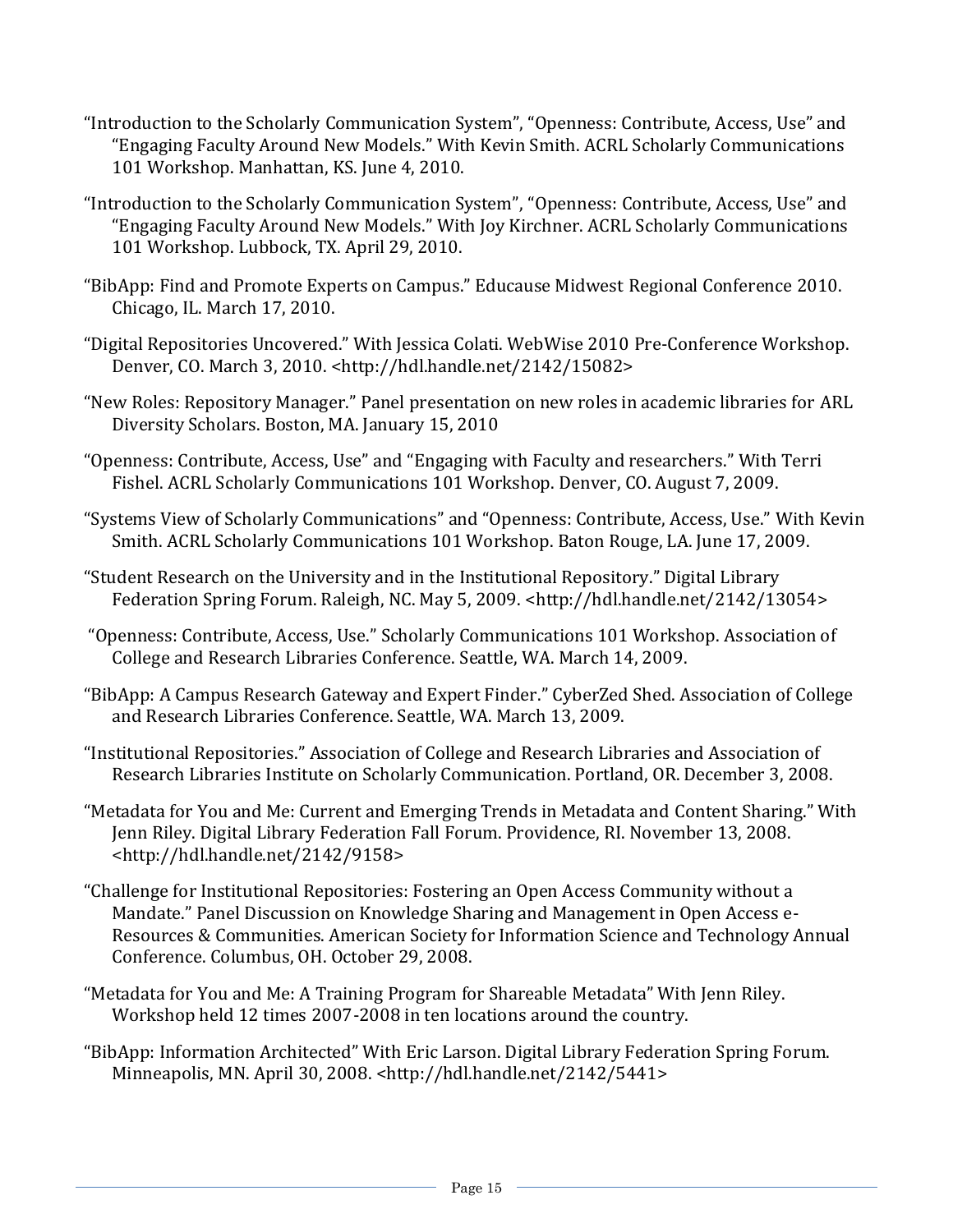- "Small Science: First Impression of Curation Needs." Digital Library Federation Fall Forum. Philadelphia, PA. November 7, 2007. <http://hdl.handle.net/2142/9148>
- "Standards (or lack thereof) in Institutional Repositories." Digital Library Federation Fall Forum. Philadelphia, PA. November 6, 2007. <http://hdl.handle.net/2142/9149>
- "The Future of Institutional Repositories." Panel discussion. American Society for Information Science and Technology Annual Conference. Milwaukee, WI. October 21, 2007.
- "The Dynamics of Sharing: An Introduction to Shareable Metadata and Interoperability." Panel on the Dynamics of Sharing: An Introduction to Shareable Metadata and Interoperability. Annual Conference of the Society for American Archivists. Chicago, IL. August 31, 2007. <http://hdl.handle.net/2142/2263>
- "Creating rich shareable metadata: The DLF Aquifer MODS Implementation Guidelines." Using Metadata Standards in Digital Libraries: implementing METS, MODS, PREMIS and MIX. Sponsored by the LITA Standards Interest Group. ALA Annual Conference. Washington, D.C. June 25, 2007. <http://hdl.handle.net/2142/1126>
- "Search Interoperability. OAI Protocol, and Shareable Metadata: An Introduction to the Open Archives Initiative Protocol for Metadata Harvesting." Day-long workshop for Western New York Library Resources Council. Buffalo, NY. March 19, 2007.
- "Search Interoperability. OAI Protocol, and Shareable Metadata: An Introduction to the Open Archives Initiative Protocol for Metadata Harvesting." Pre-Conference Workshop on Sharing Images and Data: Making Access to Collections Easier and Better. Web-Wise 2007. Washington, D.C. February 28, 2007.
- "Search Interoperability, OAI, and Shareable Metadata: An Introduction to the Open Archives Initiative Protocol for Metadata Harvesting." Day-long workshop for METRO Library Consortium. New York City, NY. December 8, 2006.
- "Building Good Digital Collections" and "Making Scholarship Accessible: Building a Digital Repository". Workshop on Building Digital Collections. Makerere University, Kampala, Uganda. July 20, 2006.
- "Metadata for You and Me: Interoperability, OAI, and Shareable Metadata." NELINET Workshop: Open Archives Initiative (OAI): Purpose, Practice, and Promise. Southborough, MA. June 7, 2006.
- "Sharing Resources by Collection: OAI Sets and Set Descriptions." With Muriel Foulonneau and Caroline Arms. Digital Library Federation Spring Forum. Austin, TX. April 10, 2006. <http://hdl.handle.net/2142/77>.
- "Creating Shareable Metadata." Web-Wise 2006 Pre-Conference. With Jenn Riley and Liz Milewicz. Los Angeles, CA. February 15, 2006.
- "Activities of the Aquifer Metadata Working Group." Panel on the Aquifer Initiative. Digital Library Federation Fall Forum. Charlottesville, VA. November 8, 2005.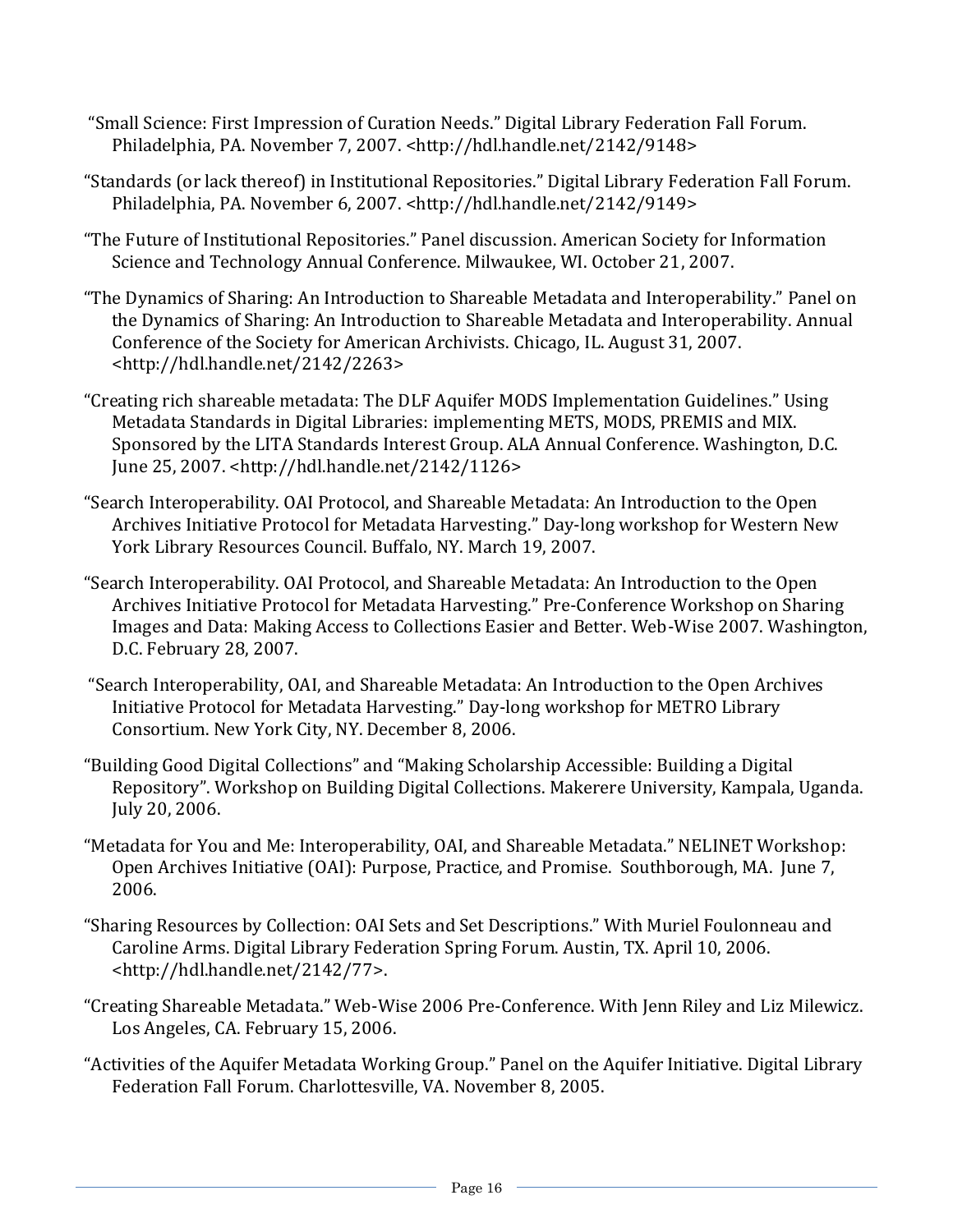- "Best Practices for OAI Data Provider Implementations and Shareable Metadata." Panel on the Distributed Library: OAI for Digital Library Aggregation. Digital Library Federation Fall Forum. Charlottesville, VA. November 8, 2005.
- "Shareable Metadata." Open Archives Initiative: Implementation and Best Practices Training. Digital Library Federation Fall Forum. Charlottesville, VA. November 10, 2005.
- "Collaborative Metadata Aggregations: The Road to Shareable Metadata." Panel. Digital Library Federation Fall Forum. Charlottesville, VA. November 8, 2005. *Moderator*.
- "Best Practices for OAI: A Status Report." Digital Library Federation Spring Forum. San Diego, CA. April 14, 2005.
- "Integrating Access to Digital Content, or, OAI is Easy, Metadata is Hard." Visual Resources Association 23rd Annual Conference. Miami Beach, FL. March 6, 2005.
- "Digitization Training and Metadata: The View from Two UIUC Projects." Annual Meeting of the American Association of State and Local History. Saint Louis, MO. September 30 2004.
- "The Basics of OAI: An Introduction to the Protocol for Metadata Harvesting." Web-Wise 2004 Pre-Conference. Chicago, IL. March 3. 2004.
- "Public Services at the MIT Libraries: A New Way of Working." Living the Future 3 Conference. Tucson, AZ. April 28, 2000.
- "Still in the Closet: Ideology in Young Adult Lesbian Fiction." Modern Critical Approaches to Children's Literature. Nashville, TN. April 11, 1997.

### **PRESENTATIONS, PAPERS, AND WORKSHOPS (Local or Regional)**

- "The Basics of RA21" Arizona Health Information Network Board. Tucson, AZ. September 13, 2019.
- "Open Access Policies." E-Research Roundtable. Graduate School of Library and Information Science. Champaign, IL. November 20, 2013.
- "Working with Supplementary Materials data, software, scripts to Dissertations and Theses." E-Research Roundtable. Graduate School of Library and Information Science. Champaign, IL. November 17, 2010.
- "Digital Preservation Perspectives on Digital Humanities". Panel on Library's Role in Supporting the Cyberinfrastructure for Humanities Research. New Directions in Digital Humanities Scholarship. Champaign, IL. February 27, 2009.
- "Open Access: Overview and Current Trends." Illinois Library Association. Chicago, IL. September 24, 2008.
- "An Incomplete Introduction to Dublin Core." CARLI Forum: You are Not Alone Digital Projects in Illinois. Chicago, IL. July 25, 2008.